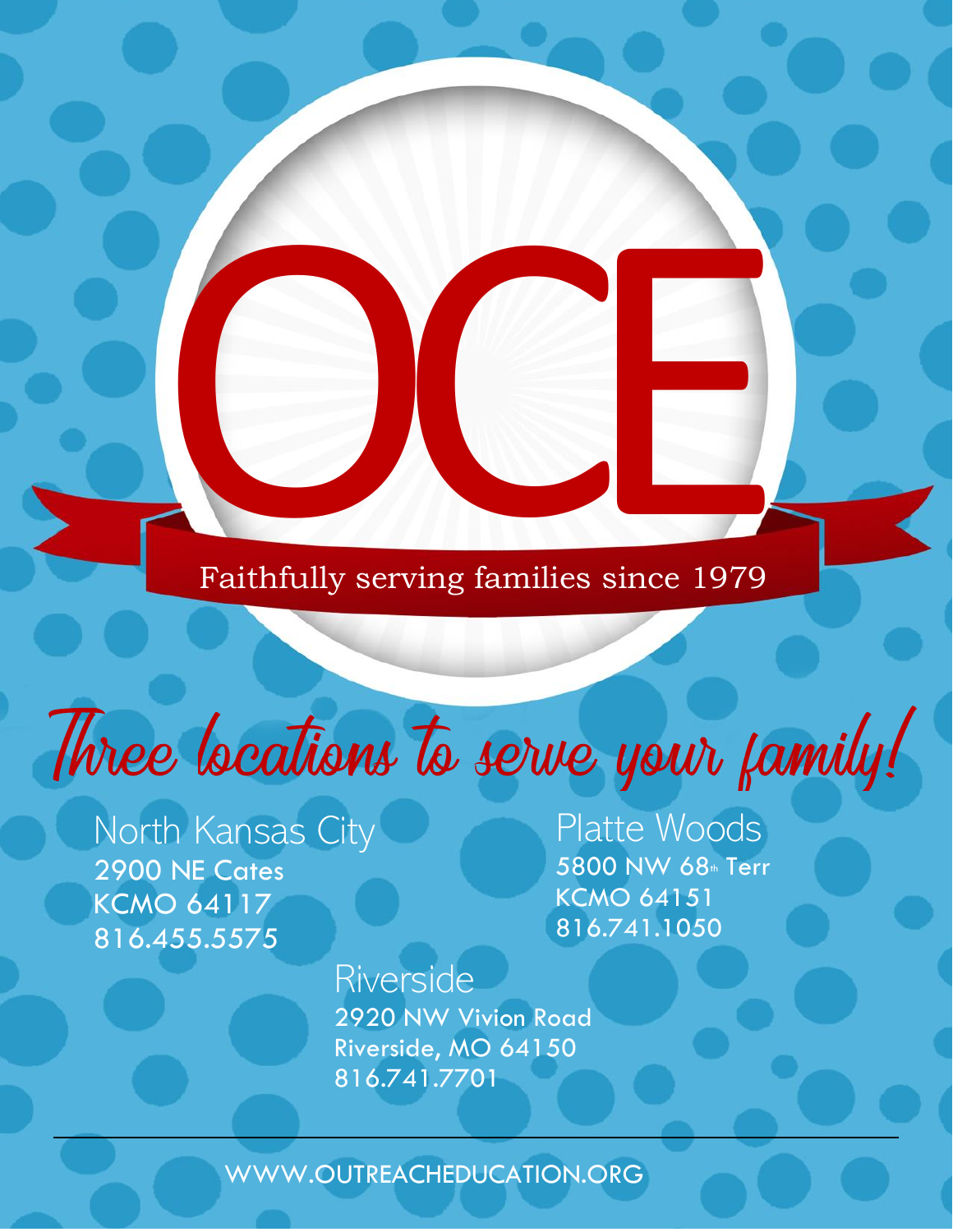# Outreach Christian Early Academic Center

Our desire is to be home to your family...

## **Monthly Enrollment & Academic Fee**

All fees are annual & non-refundable. Annual academic fees due August 1st of the academic year.

### **Enrollment Fee:** \$125

Summer Camp Enrollment Fee- \$95 Includes 1 T-shirt, additional T-shirts- \$10

## **Annual Academic Fee's:**

Toddler's- \$65 Wee 2's- \$65 Pre-Prep Jr's- \$75 Pre-Prep- \$95 Pre-Kindergarten- \$150

#### **TUITION AND MODIFICATIONS CONDITIONS: Please** understand that rates are subject to change as conditions require. The school follows their board–specific required time frames on tuition and modifications notices.

### **Full Registration**

Infants- Pre-Prep Jr's. Weekly: \$245 Pre-Prep (Fully potty-trained) Weekly: \$230

Pre-Kindergarten Weekly: \$215

#### -------------------------------------------

#### **Sibling discounts:**

Applies to the oldest child. \$20 off regular tuition.

#### **Part Time Registration**

(3 days minimum, depending on classroom availability)

Infant- Pre-Prep Jr's-

Weekly: \$205

Age: Pre-Kindergarten

Weekly: \$195

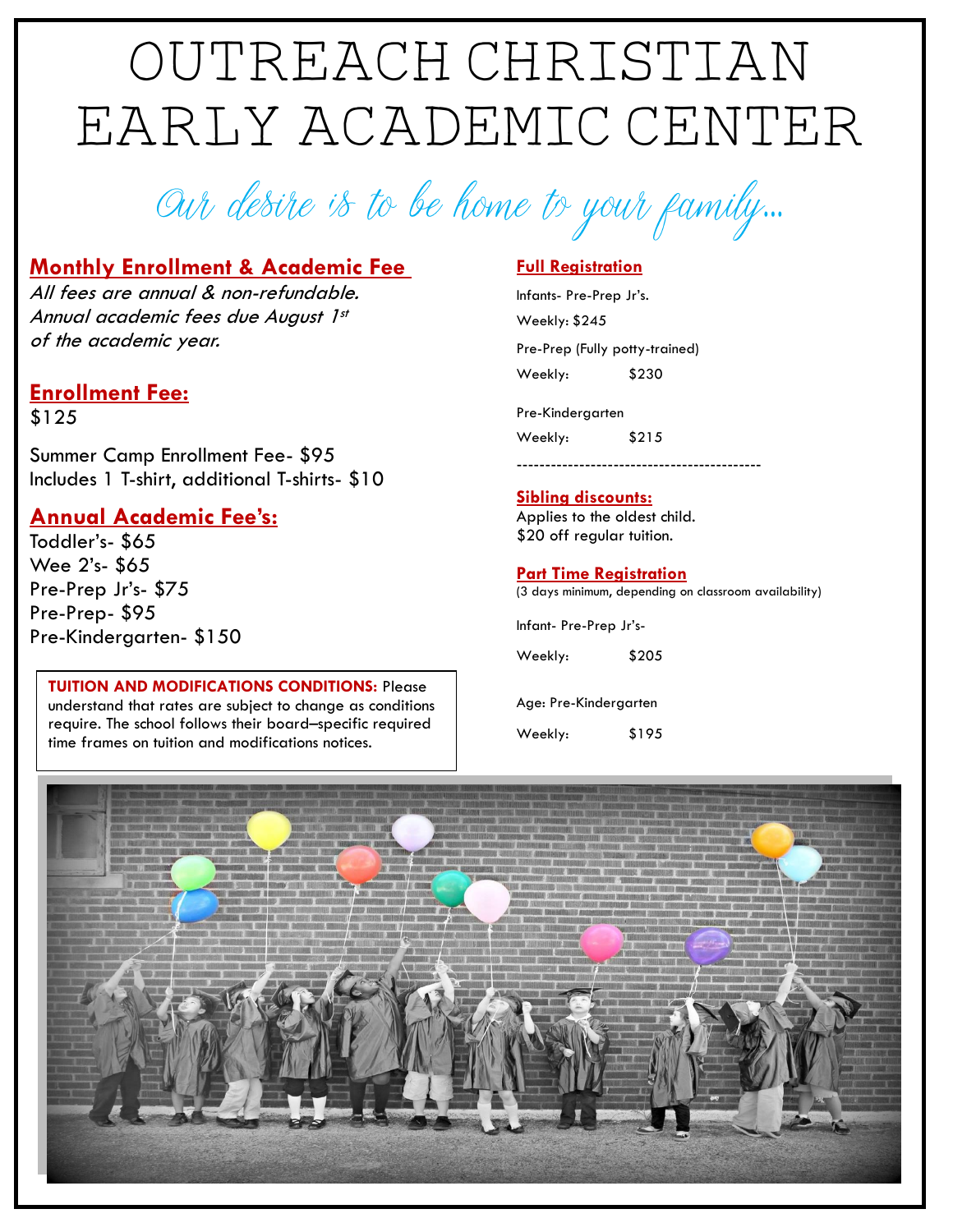Nitreach Christian Education

#### **Licensing and Policies**

Outreach Christian Education Early Academic Centers are operated by Outreach Christian Education Private School System, a license-exempt religious organization, under the exempt status of subdivisions 5 of Section 210.211 RSMo. We work closely with local public officials to meet all health and safety regulations. It is the goal of Outreach Christian Education to meet the needs of the family. We have an excellent staff that provides faith-based academic training with exceptional, nurturing and loving care. We desire you to feel comfortable leaving your child in our care and thank you for placing your trust in us. If you should have any questions concerning your child's care, caretaker or tuition, please contact the office and speak to the center's Director.  $\Box$  understand this policy.

#### **Hours of Operation / Days of Operation**

• 6:30 a.m. to 6:00 p.m. Monday – Friday

OCE closes at 4:00 p.m. on the following dates:

- New Year's Eve
- Christmas Eve

We are closed on the following holidays:

- New Year's Day
- Memorial Day
- Independence Day
- Labor Day
- Thanksgiving Day and Black Friday
- Christmas Day

If Christmas falls on Saturday, we will be closed the Friday before (which will be Christmas Eve) and will close at 4:00 p.m. on the day before Christmas Eve. If Christmas falls on a Sunday, we will be closed the following day (Monday) and will close at 4:00 p.m. the Friday before Christmas Eve. If any of the above listed holidays occur during the week, a full week of tuition must still be paid.

\_\_\_\_\_\_ **HOLIDAYS:** I understand the school is closed on the following holidays: New Year's Day, Memorial Day, Independence Day, Labor Day, Thanksgiving Day, Black Friday & Christmas Day. I agree that I will not receive a refund, credit, or other allowance for holidays. If a holiday falls on a weekend, it will be observed on either the preceding Friday or the following Monday.

**EMERGENCY CLOSING AND INCLEMENT WEATHER INFORMATION:** I understand that it is the company's intention to be open and provide childcare service every weekday of the year, excluding holidays, but that inclement weather, natural/national disaster, or major building issue may disrupt service from time to time. I will contact the school to ensure that it is open during inclement weather or a natural/national disaster. I agree that in the event that the school is closed for an extended period of time, I will continue to be responsible for my tuition payments for up to three (3) business days.

#### **Arrival and Departure Procedure**

**Arrival**--When arriving at OCE, we require that you sign your child in giving your name, child's name, and the time you are checking your child in. Your child should then be taken to their classroom or the classroom used for meeting until the arrival of all teachers. Make sure the child's caregiver knows your child has arrived and that you are leaving. Children not arriving at the beginning of the day cannot be dropped off during nap. Children must be dropped off by 9:00a.m. unless previously approved by Director. Please call the OCE office **each day** your child will miss class unless they are on an approved vacation. We worry when we don't know the reason for a child's absence.  $\boxed{\phantom{a} \phantom{a}}$  understand this policy.

**Departure**--When picking up your child, we require that you sign your child out giving your name, child's name, and the time you are checking your child out of OCE. Please inform the caregiver that you are taking your child. Each child is to be picked up and signed out by closing or earlier, if possible. You are asked to designate the time you anticipate picking up your child and adhere to that time. If you know you are going to be late picking up your child, we ask that you notify the office or Director; this ensures that the appropriate number of staff are available to properly supervise your child. **\_\_\_\_\_\_**I understand this policy.

We require a list of all people who will be picking up your child. Please list those people on the attached form, which must be notarized. These names will be added to our computer program for easy access. If someone other than those listed on the form is picking up your child, please follow the following procedure:

- Give **written** notice that someone not originally listed will be picking up.
- State their relationship to you or your child.
- Provide their name and driver's license number.
- Name and driver's license will be required at time of pick up.
- **\*Children will not be released unless these procedures are followed!** \_\_\_\_\_\_I understand this policy.

\_\_\_\_\_\_ **DAILY SIGN-IN AND SIGN-OUT:** I agree to sign my child in and out every day using the school's attendance procedure. If I neglect to do so, I may be charged a maximum fee of \$5.00 per missed sign-in or sign-out. I understand that my child is not permitted to sign him/herself out. I understand that I am required to enter the school to drop off and pick up my child and that I must escort my child to and from the designated classroom and staff member each day. In states where a manual signature is required due to state childcare licensing regulations, I agree to complete the required computer and manual sign-in and sign-out procedures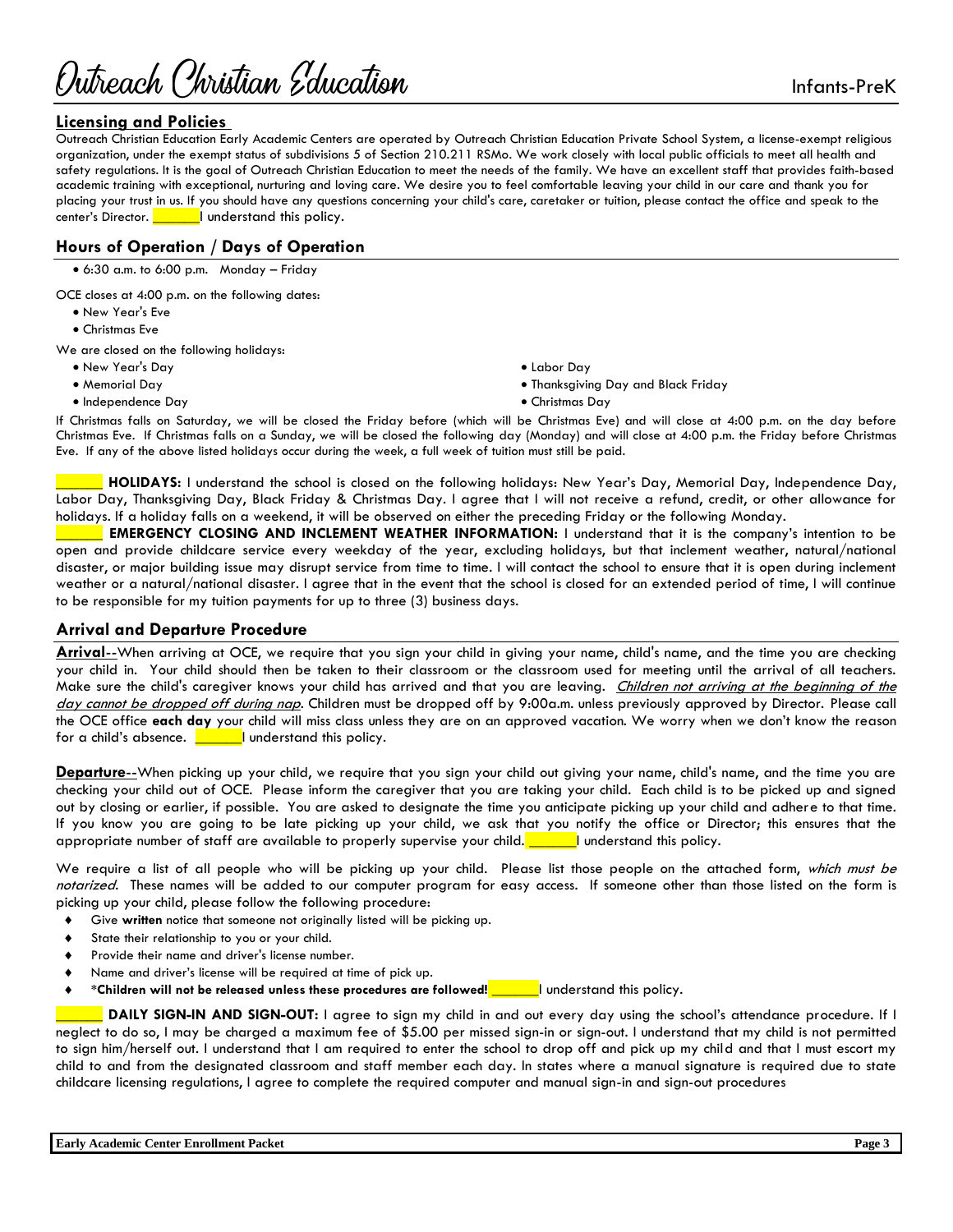#### **Tuition and Fees**

#### **Enrollment**

An annual enrollment fee is due each August.

#### **Tuition**

- Each full-time student is required to pay full tuition regardless of whether the child is in attendance. Once a child has taken a full-time enrollment space, staffing and services are provided based on a full-time student.
- When taking your child out of OCE, a formal two-week notice is necessary or full tuition will be required. We do not refund tuition if your child is taken out of OCE prior to a two-week notice.
- Tuition payments are due every Friday for the week to follow unless you have made other arrangements with the OCE Director. You may pay for your child's care weekly, biweekly or monthly if it is "payment in advance." We cannot provide services for those who have not paid their tuition.

#### **Late Fees**

There is a late charge for any child not picked up by closing. If your child is picked up after closing, you are required to pay the teacher on duty. There are no exceptions. The fees are as follows:

 One-minute past closing is an automatic \$10 charge. **PLEASE PAY THE TEACHER IMMEDIATELY.** An additional \$5 for each 5 minutes thereafter will be charged.

\_\_\_\_\_\_**CHARGES AND PROCEDURE FOR LATE PICK-UP:** My school is open from \_\_\_\_\_\_\_\_\_\_\_\_ a.m. to \_\_\_\_\_\_\_\_\_\_\_\_ p.m., Monday through Friday, all year, except for holidays. I understand that if I fail to pick up my child by the scheduled closing time, I will be charged an automatic fee of \$10 one-minute past closing (6pm) and \$5 per every 5 minutes, per child, until the child(ren) are picked up.

RETURNED CHECKS: I understand that a \$30.00 processing fee will be charged to my account for all checks which are returned for any reason, and this fee is in addition to any charges that my bank or financial institution may charge me. I understand that any non-sufficient funds checks will be automatically resubmitted electronically up to three times. I further understand that once a check has been processed electronically, the check is no longer negotiable and will not be returned. If more than two checks are returned within a six–month period, I will be required to pay by an alternate method of payment. The maximum fee allowed by state law will be charged for all returned checks. I am responsible for the principal amount plus all returned check fees

ABSENCES/VACATIONS: I agree to inform the school immediately if my child will be absent on any day. I understand that no allowances, credits, refunds, or make-up days shall be made for occasional absences (i.e. sickness). My regularly contracted tuition is due for all weeks when my child attends any part of the week. There is no credit given for single days. I understand I receive 2 vacation weeks per year.

WITHDRAWAL FROM PROGRAM: I understand that I must provide a two (2) week written notice of withdrawal from the program. If this notification is not provided, I agree to pay all tuition and fees for two (2) weeks, whether or not my child attends. I understand that when my child is withdrawn, he or she will only be eligible for re-admission based upon space availability and all other enrollment criteria. If my child is selected for re-enrollment, I will be required to complete a new Enrollment Agreement at the current rate and pay a new non-refundable Registration Fee at the current rate. If there is an outstanding balance (including tuition or fees) when my child was withdrawn, I will be required to bring my account current prior to completing a re-enrollment application. I understand all fees (Tuition, Registration, or Activity) are non-refundable.

\_\_\_\_\_\_ **REGISTRATION FEE:** I understand that the payment of a non-refundable registration fee is required one time during enrollment and not an annual fee. If I decide to give my two weeks or pull my student from the OCE program I will have to pay another nonrefundable REG fee for re-enrollment.

**TUITION AND MODIFICATIONS CONDITIONS:** \$\_\_\_\_\_\_\_\_\_\_\_ per week is the current tuition rate for the program I have chosen. I understand that rates are subject to change as conditions require. The school follows their board–specific required time frames on tuition and modifications notices.

**PAYMENT OF TUITION:** I understand that tuition is due and payable, on the first day of attendance each week. Appropriate alternate Tuition Fees must be paid during school breaks, NO school days, and summer camp.

LATE OR UNPAID TUITION: If payment in full is not received when due, I agree to pay a late payment fee of \$30 per week that tuition is not received. All late fees are subject to change with reasonable notice. The school follows their board–specific required time frames on tuition and modifications notices. I understand that if my account is delinquent for more than one week, I may be asked to withdraw my child until my account is made current. The school cannot guarantee a child's spot will be held when a child is withdrawn due to non-payment of tuition. Any unpaid tuition fees may be sent to a third-party collection agency.

\_\_\_\_\_\_ **ADDITIONAL FEES:** Summer camp will be open during the summer months and scheduled school breaks according to the local public and OCE school calendar. Summer Camp children and children attending during scheduled school breaks may pay a separate Activity Fee for attendance. All other Learning Center students are subject to Activity Fees as well. Please consult the director for details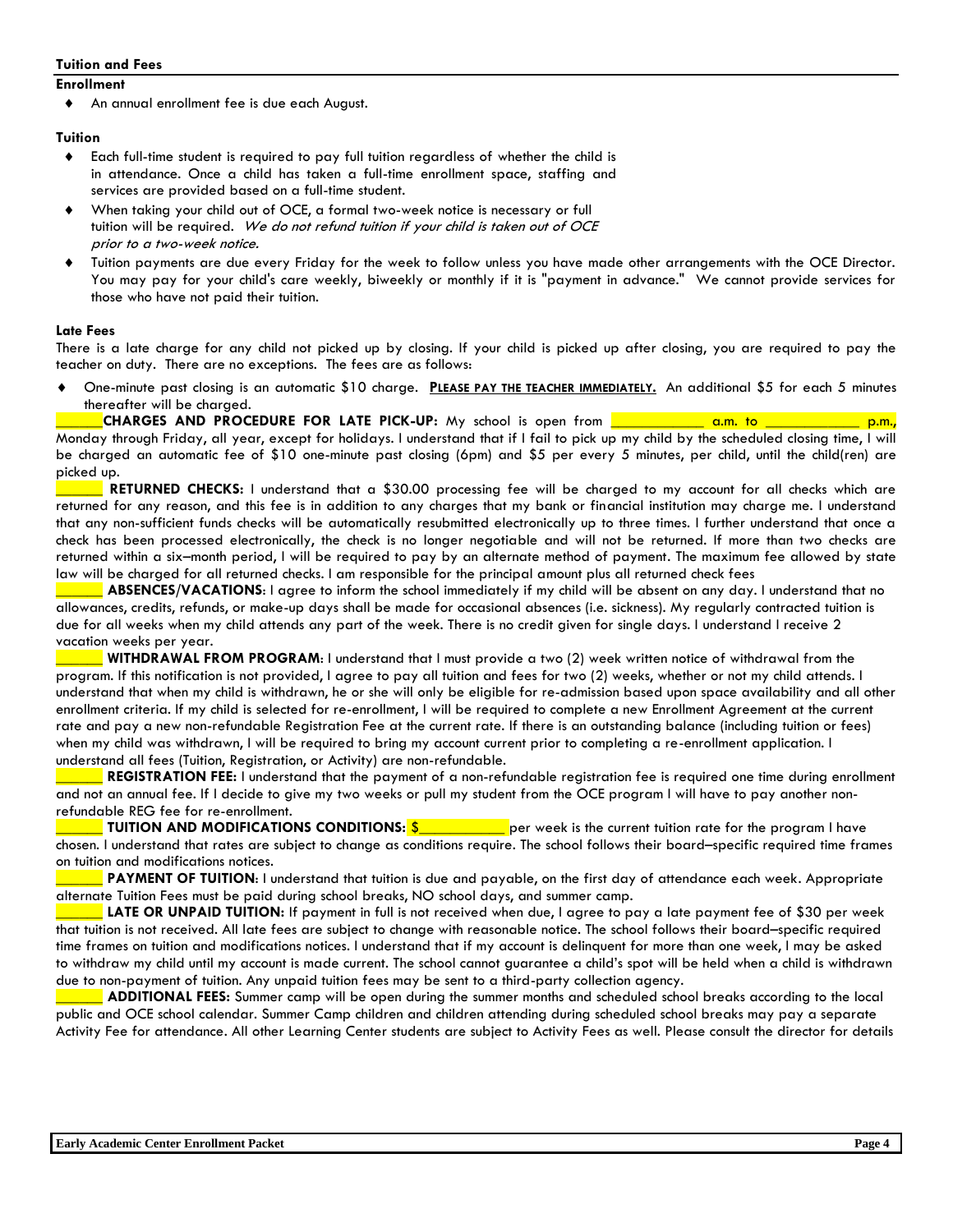#### **Reward / Fundraisers**

- Outreach rewards families who recommend this early academic center. New students enrolling at your recommendation will earn your family a one-time discount of \$50 off one week's tuition.
- There will be two fund-raisers each year. One in Spring and one in the Fall. Fund-raisers help us keep tuition as low as possible while supplementing funds for equipment or facility upgrades. **\_\_\_\_\_\_**I understand this policy.

#### Lost & Found

Outreach Christian is not responsible for the loss of any personal property. Parents/Guardians are requested to ensure all articles of clothing and any personal possessions be labeled with the student's name. Every effort will be made in helping to return to the student any items found that they may have lost. Lost and found boxes of unclaimed items are kept in the church office and after a considerable amount of time are donated to a local charity. \_\_\_\_\_\_I understand this policy.

#### **Parking Lot Etiquette**

When driving in the OCE parking lot please maintain a speed of no more than 5 miles per hour. **Take extra precaution when backing up in the OCE parking lot.** Little children may dart into the parking lot and could be unseen in your rear-view mirror. **Always** hold your child(ren)'s hand(s) when crossing the parking lot. Please also speak to your child about and enforce safety rules when arriving and leaving school. It is imperative that you focus your attention on your children during this arrival and departure time to avoid all possibility of accidents happening.

If cones are up, blocking traffic **DO NOT DRIVE THROUGH THEM**! Thank you! <u>\_\_\_\_</u>I understand this policy.

#### **Education Policy**

OCE maintains the highest in quality education both academically and spiritually.

Our curriculum is a combination of Biblical and advanced academic learning.

We are training children from infancy through pre-kindergarten age according to God's instruction to "Train up a child in the way he should go and when he is old he will not depart from it". Outreach Christian Education believes in and does all it can to support the FAMILY. We believe the family comes in all shapes, sizes and colors. We believe that the term "marriage" has only one, legitimate meaning, and that is marriage sanctioned by God, which joins one man and one woman in a single, conventional union, as delineated by Scripture. (Gen. 2:24; Rom. 7:2; 1 Cor. 7:10; Eph. 5:22-23) **\_\_\_\_\_\_**I understand this policy.

#### **Behavior and Discipline Policy**

All OCE children are expected to behave. Foul language, kicking, hitting, and causing harm to other children or staff will not be tolerated. All children are required to be respectful to the staff; this is a must. We reserve the right to dismiss any child not complying with the rules of OCE. We also reserve the right to refuse any application. God gives charge to the parent to discipline their children. We understand that every parent has their own guidelines, morals, and personal convictions when it comes to discipline. It is our desire to work with each family as an individual unit on all matters including discipline. Discipline is managed by first issuing a time out followed by a loss of privileges. If there is a discipline problem that cannot be resolved, we do reserve the right to dismiss your child from OCE; however, only as a last resort. Please be assured we are here to work with your home according to your convictions.

 $\_$ I understand this policy.

#### **Supplies**

All children must furnish and replenish their own supplies. (See attached supply list!) If your child is in diapers/ pull-ups, please bring your own disposable diapers/pull-ups. If you do not maintain a supply of diapers/pull-ups and OCE provides them for you, you will be charged 75¢ per diaper/pull-up used. Potty trainers and preschool students need to have an ample supply of clean underwear and outfits in the event of potty related accidents. **Dependent of the luminosity** understand this policy.

#### **Illness/ Medication**

If your child is on medication and you need your OCE provider to administer a dosage, it must be in the original container with the pharmacy label showing the prescription number, date, name of the medication, dosage, child's name, and doctor's name. **Prescription medication will not be administered without a note authorizing dispensation of medication**. Tylenol, cough syrup, etc. will be administered if the parent/guardian sends a note of consent. (PLEASE make sure to fill out Medical Form in front office for medication to be dispensed.)

\_\_\_\_\_\_ **ILLNESS**: I understand that I will be notified should my child become ill during the day, and that I will pick up my child promptly, or make arrangements for an authorized emergency contact person to pick up upon such notification. If my child is exposed to or contracts a contagious disease, I agree to notify the school and I understand that my child will be re-admitted according to the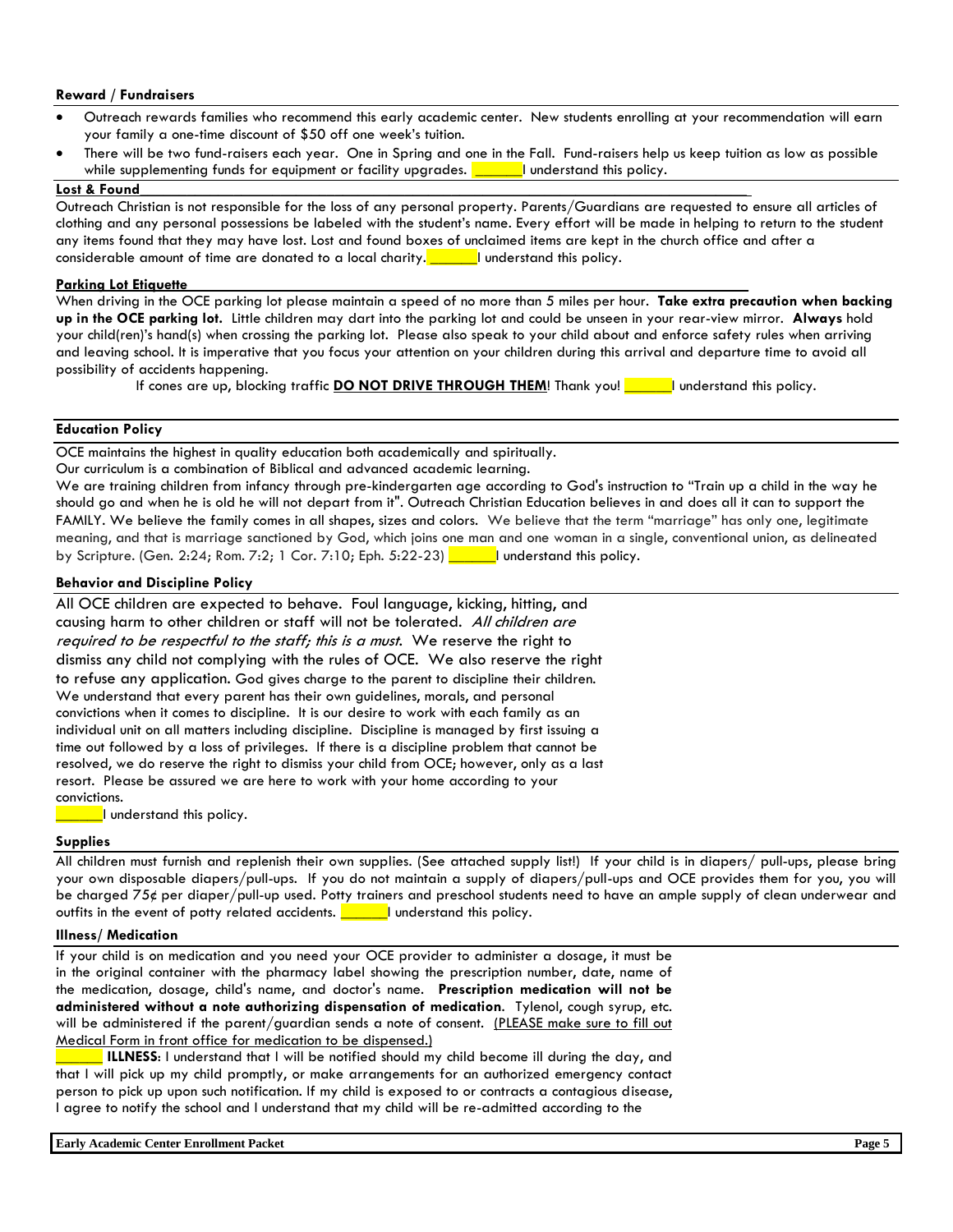Re-admission Criteria in the Family Handbook

## Health & Illness Policy

For the protection of all children in our care as well as the health of your own child(ren) we enforce and encourage the following policies and procedures. When caring for an ill child, the ability to provide high quality care to all children in our care is jeopardized. We ask our parents assist us by keeping sick children at home and adhering to our HEALTH & ILLNESS POLICY. In the event that a child becomes sick while in our care, you will be notified, and it is expected that prompt pick up arrangements be made. If your child is sick, unable to play outdoors, and/or unable to participate in regular daily activities, alternate arrangements for care must be made.

**Medication:** All prescription medication must be prescribed by a doctor specifically for your child. All medication must be in its original un-expired container. All medication must be accompanied by a written schedule of when and how much medication to give your child. Only your center's Director or designated staff will dispense medication when the "Authorization to Administer Prescription and Non-Prescription Medication" form is completed by parent or guardian.

Antibiotics: A child with a contagious condition for which antibiotics have been prescribed may NOT attend daycare if he/she shows signs of illnesses as outlined below. This policy is for the benefit and protection of all children and staff.

**Vomiting:** A vomiting child MUST go home if he/she becomes ill while in our care. He/She cannot return until vomiting has stopped for at least 24 hours.

**Diarrhea:** A child with diarrhea must stay (or go) home until the diarrhea has stopped and normal bowel movements have resumed.

**Fever**: When a child has a fever above 100 degrees orally (including the night or morning before attendance) he/she must stay home until they have been fever-free for 24 hours WITHOUT the help of fever reducing medication. If fever reducing medication was required, the day/night before or day of returning to care they will not be permitted to attend. If a fever develops during the day, you will be called and expected to promptly pick up your child.

**Head Lice**: A child with head lice must stay home until specific treatment is completed and lice and nits are no longer present.

**Rash:** Rashes occur with various explanations/illness, some of which are contagious. You will be called upon discovery of a rash and prompt pick up is expected. Please consult a doctor. Your child will need a note stating your child is not contagious before return. If the rash is contagious, please notify the office of the illness/ type of rash so we can swiftly notify those who have been exposed.

**Impetigo and Conjunctivitis:** These are very contagious conditions and must be treated with antibiotics before your child may attend. If your child has red, runny eyes or scabby sores, you will be notified, and prompt pick up is required. Your child MUST remain at home until he / she has been seen by a doctor and been on medication for AT LEAST 48 hours.

**Runny Nose/Common Cold**: Generally, a clear discharge is okay, and a thick yellow-greenish discharge is a sign of a more serious infection. This is more dangerous for younger, rather than older children, and we will use our discretion when asking you to keep your child home.

**Strep Throat**: A child with strep throat must not attend daycare until he/she has been on antibiotics for AT LEAST 24 hours and is symptom-free and feeling well.

**Immunization Records**: You are required to provide a photocopy of your child's shot records for our records. As your child has additional shots, we also need our photocopy updated.

**Before returning to care**: A child may return when he or she is free from symptoms and no longer infectious. The child should also be well enough to actively participate throughout the day. If your child has seen a doctor because of an illness, we require a note from the doctor explaining the illness, treatment, and when your child may return. In case of serious or unexplainable illness, a doctor's medical clearance may be required prior to admission back into care.

**Please sign below stating that you have read and understand Outreach Christian Education's Health & Illness Policy. Thank you for being courteous of all OCE's families in adhering to the above stated policies!** 

| Father's Signature: [ | Date: |  |
|-----------------------|-------|--|
| Mother's Signature:   | Date: |  |

**Early Academic Center Enrollment Packet Page 6**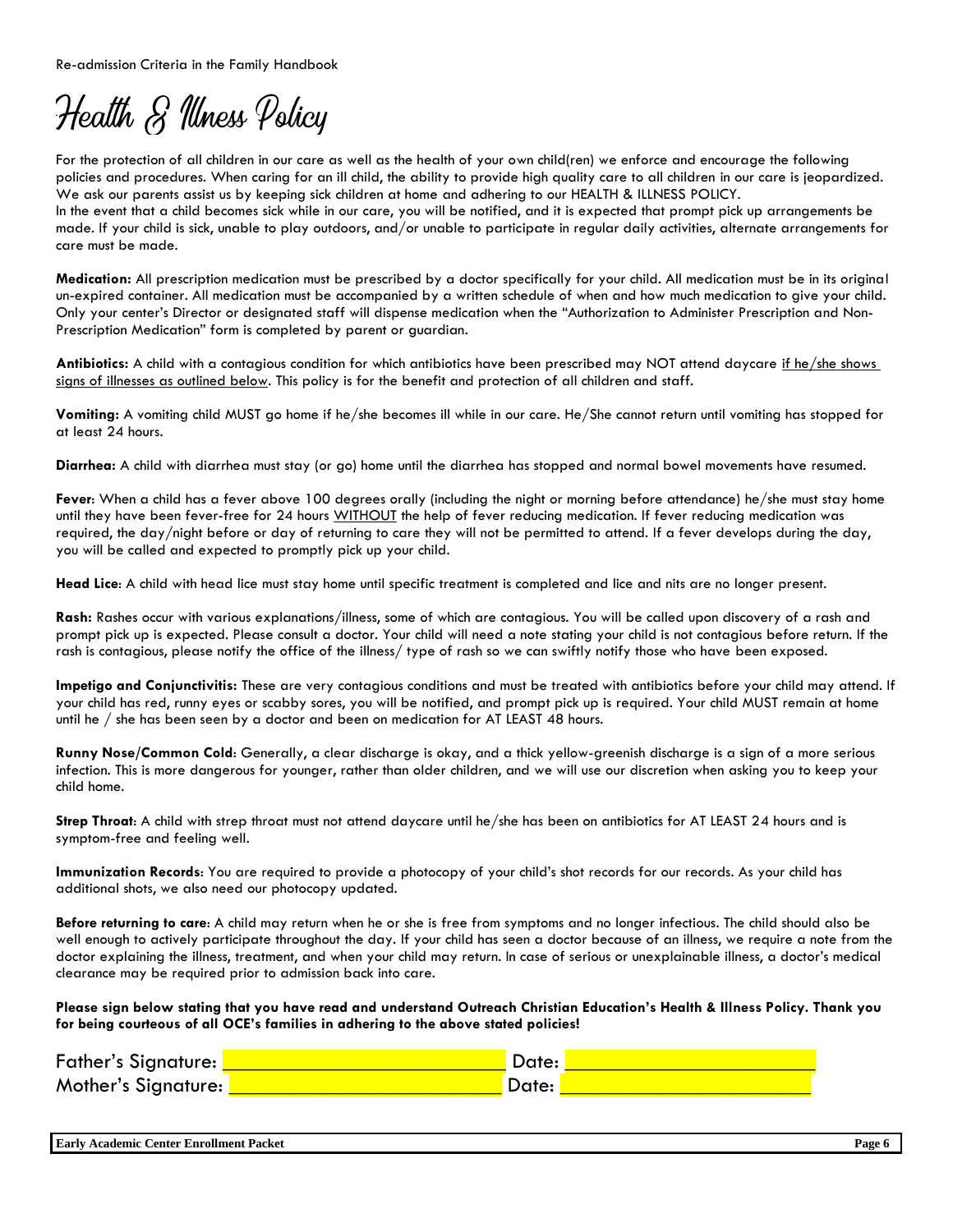| <b>CHILD PROFILE</b>                                                                                                                                                                                                           | Enrollment Registration Information                                                                                                                                                                                                                                                                                                                           |
|--------------------------------------------------------------------------------------------------------------------------------------------------------------------------------------------------------------------------------|---------------------------------------------------------------------------------------------------------------------------------------------------------------------------------------------------------------------------------------------------------------------------------------------------------------------------------------------------------------|
|                                                                                                                                                                                                                                |                                                                                                                                                                                                                                                                                                                                                               |
|                                                                                                                                                                                                                                |                                                                                                                                                                                                                                                                                                                                                               |
|                                                                                                                                                                                                                                | You know your child better than anyone else in the world! You have observed your child on a<br>day-to-day basis and are uniquely qualified to share your insight about your child's development with us. Please take a<br>moment to complete this profile, as the information will help us know your child better and to meet his or her individual<br>needs. |
|                                                                                                                                                                                                                                | 1. What would you like most for your child to experience with us?                                                                                                                                                                                                                                                                                             |
| 2. What does your child enjoy doing the most?                                                                                                                                                                                  |                                                                                                                                                                                                                                                                                                                                                               |
| 3. What are your child's favorite toys?                                                                                                                                                                                        |                                                                                                                                                                                                                                                                                                                                                               |
| ADULTS:                                                                                                                                                                                                                        | 4. With whom does the child reside? Please list names and relationships to child, and names and ages of other children:                                                                                                                                                                                                                                       |
| Name: with a state of the state of the state of the state of the state of the state of the state of the state of the state of the state of the state of the state of the state of the state of the state of the state of the s |                                                                                                                                                                                                                                                                                                                                                               |
|                                                                                                                                                                                                                                |                                                                                                                                                                                                                                                                                                                                                               |
| <b>CHILDREN:</b>                                                                                                                                                                                                               |                                                                                                                                                                                                                                                                                                                                                               |
|                                                                                                                                                                                                                                |                                                                                                                                                                                                                                                                                                                                                               |
|                                                                                                                                                                                                                                |                                                                                                                                                                                                                                                                                                                                                               |
|                                                                                                                                                                                                                                |                                                                                                                                                                                                                                                                                                                                                               |
| 5. Who also cares for your child(ren)?                                                                                                                                                                                         |                                                                                                                                                                                                                                                                                                                                                               |
| 6. What language is spoken in your home?                                                                                                                                                                                       |                                                                                                                                                                                                                                                                                                                                                               |
|                                                                                                                                                                                                                                | 7. Does your child have any medical or physical needs? Explain:                                                                                                                                                                                                                                                                                               |
| 8. Does your child have any allergies? Explain:                                                                                                                                                                                |                                                                                                                                                                                                                                                                                                                                                               |
| 9. What are the foods your child likes best?                                                                                                                                                                                   |                                                                                                                                                                                                                                                                                                                                                               |
|                                                                                                                                                                                                                                |                                                                                                                                                                                                                                                                                                                                                               |
| 10. What are your child's mealtime routines at home?                                                                                                                                                                           |                                                                                                                                                                                                                                                                                                                                                               |
|                                                                                                                                                                                                                                | 11. How many hours of sleep does your child receive at night?                                                                                                                                                                                                                                                                                                 |
|                                                                                                                                                                                                                                | 12. Does your child need to be awakened in the morning to attend the school?                                                                                                                                                                                                                                                                                  |
|                                                                                                                                                                                                                                | 13. What are your child's sleeping arrangements? Check all boxes that apply.                                                                                                                                                                                                                                                                                  |

| <b>Early Ac</b><br>$\sim$<br>∕ Academic Center Enrollment Packet ≀ | Page |
|--------------------------------------------------------------------|------|
|--------------------------------------------------------------------|------|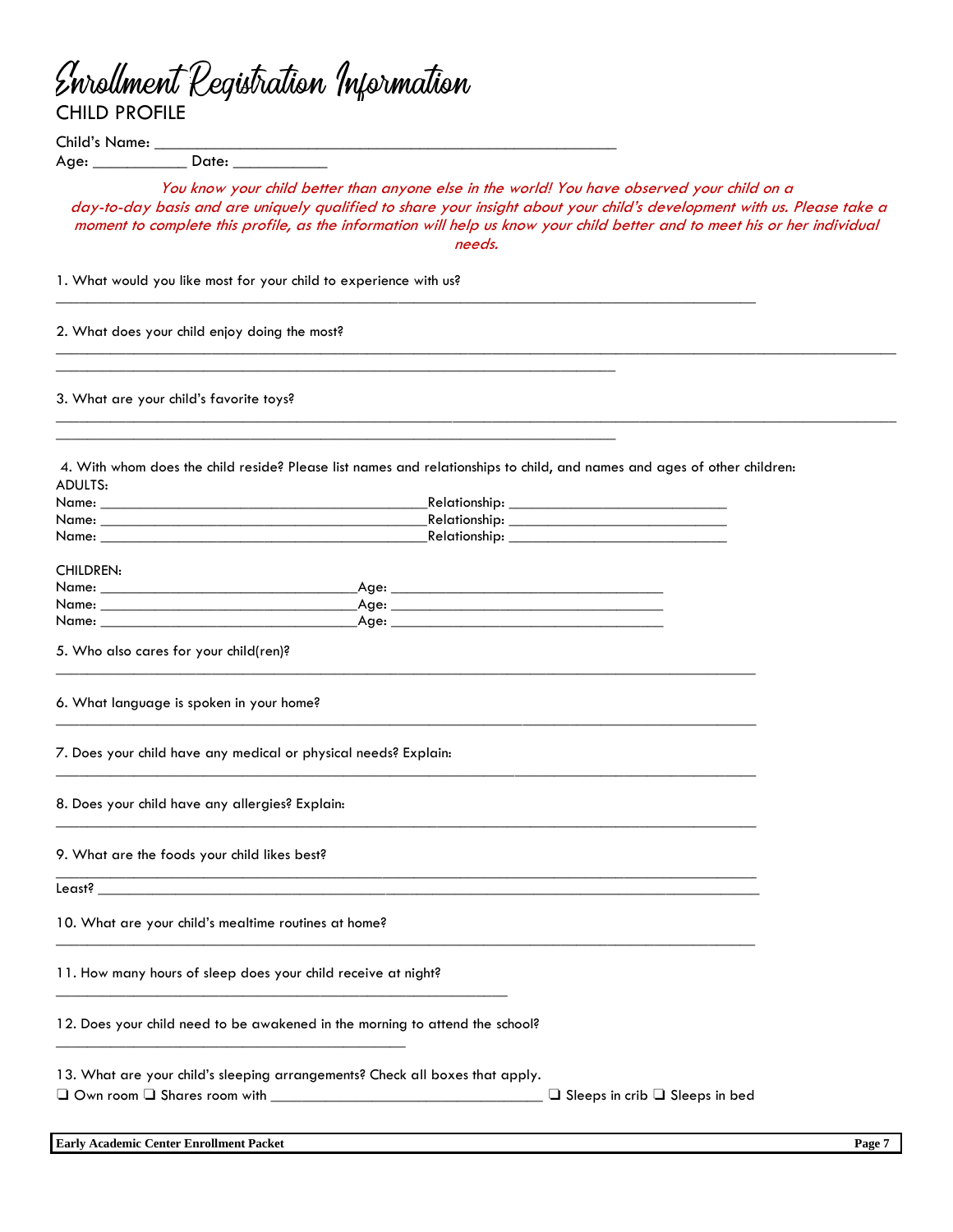15. Do you attend church regularly as a family? (Where do you attend church?)  $\_$  ,  $\_$  ,  $\_$  ,  $\_$  ,  $\_$  ,  $\_$  ,  $\_$  ,  $\_$  ,  $\_$  ,  $\_$  ,  $\_$  ,  $\_$  ,  $\_$  ,  $\_$  ,  $\_$  ,  $\_$  ,  $\_$  ,  $\_$  ,  $\_$  ,  $\_$  ,  $\_$  ,  $\_$  ,  $\_$  ,  $\_$  ,  $\_$  ,  $\_$  ,  $\_$  ,  $\_$  ,  $\_$  ,  $\_$  ,  $\_$  ,  $\_$  ,  $\_$  ,  $\_$  ,  $\_$  ,  $\_$  ,  $\_$  ,

16. Does your child take naps? ❏ Yes ❏ No How long?

17. Non-Infant Enrollment Only: Does your child need a comfort item for a nap? ❏ Yes ❏ No

\_\_\_\_\_\_\_\_\_\_\_\_\_\_\_\_\_\_\_\_\_\_\_\_\_\_\_\_\_\_\_\_\_\_\_\_\_\_\_\_\_\_\_\_\_\_\_\_\_\_\_\_\_\_\_\_\_\_\_\_\_\_\_\_\_\_\_\_\_\_\_\_\_\_\_\_\_\_\_\_\_\_\_\_\_\_\_\_\_\_\_\_\_\_\_\_\_\_\_\_\_\_\_\_\_\_\_\_  $\_$  ,  $\_$  ,  $\_$  ,  $\_$  ,  $\_$  ,  $\_$  ,  $\_$  ,  $\_$  ,  $\_$  ,  $\_$  ,  $\_$  ,  $\_$  ,  $\_$  ,  $\_$  ,  $\_$  ,  $\_$  ,  $\_$  ,  $\_$  ,  $\_$  ,  $\_$  ,  $\_$  ,  $\_$  ,  $\_$  ,  $\_$  ,  $\_$  ,  $\_$  ,  $\_$  ,  $\_$  ,  $\_$  ,  $\_$  ,  $\_$  ,  $\_$  ,  $\_$  ,  $\_$  ,  $\_$  ,  $\_$  ,  $\_$  ,

\_\_\_\_\_\_\_\_\_\_\_\_\_\_\_\_\_\_\_\_\_\_\_\_\_\_\_\_\_\_\_\_\_\_\_\_\_\_\_\_\_\_\_\_\_\_\_\_\_\_\_\_\_\_\_\_\_\_\_\_\_\_\_\_\_\_\_\_\_\_\_\_\_\_\_\_\_\_\_\_\_\_\_\_\_\_\_\_\_\_\_\_\_\_\_\_\_\_

 $\_$  ,  $\_$  ,  $\_$  ,  $\_$  ,  $\_$  ,  $\_$  ,  $\_$  ,  $\_$  ,  $\_$  ,  $\_$  ,  $\_$  ,  $\_$  ,  $\_$  ,  $\_$  ,  $\_$  ,  $\_$  ,  $\_$  ,  $\_$  ,  $\_$  ,  $\_$  ,  $\_$  ,  $\_$  ,  $\_$  ,  $\_$  ,  $\_$  ,  $\_$  ,  $\_$  ,  $\_$  ,  $\_$  ,  $\_$  ,  $\_$  ,  $\_$  ,  $\_$  ,  $\_$  ,  $\_$  ,  $\_$  ,  $\_$  ,

\_\_\_\_\_\_\_\_\_\_\_\_\_\_\_\_\_\_\_\_\_\_\_\_\_\_\_\_\_\_\_\_\_\_\_\_\_\_\_\_\_\_\_\_\_\_\_\_\_\_\_\_\_\_\_\_\_\_\_\_\_\_\_\_\_\_\_\_\_\_\_\_\_\_\_\_\_\_\_\_\_\_\_\_\_\_\_\_\_\_\_\_\_\_\_\_\_\_

 $\_$  ,  $\_$  ,  $\_$  ,  $\_$  ,  $\_$  ,  $\_$  ,  $\_$  ,  $\_$  ,  $\_$  ,  $\_$  ,  $\_$  ,  $\_$  ,  $\_$  ,  $\_$  ,  $\_$  ,  $\_$  ,  $\_$  ,  $\_$  ,  $\_$  ,  $\_$  ,  $\_$  ,  $\_$  ,  $\_$  ,  $\_$  ,  $\_$  ,  $\_$  ,  $\_$  ,  $\_$  ,  $\_$  ,  $\_$  ,  $\_$  ,  $\_$  ,  $\_$  ,  $\_$  ,  $\_$  ,  $\_$  ,  $\_$  ,

\_\_\_\_\_\_\_\_\_\_\_\_\_\_\_\_\_\_\_\_\_\_\_\_\_\_\_\_\_\_\_\_\_\_\_\_\_\_\_\_\_\_\_\_\_\_\_\_\_\_\_\_\_\_\_\_\_\_\_\_\_\_\_\_\_\_\_\_\_\_\_\_\_\_\_\_\_\_\_\_\_\_\_\_\_\_\_\_\_\_\_\_\_\_\_\_\_\_

\_\_\_\_\_\_\_\_\_\_\_\_\_\_\_\_\_\_\_\_\_\_\_\_\_\_\_\_\_\_\_\_\_\_\_\_\_\_\_\_\_\_\_\_\_\_\_\_\_\_\_\_\_\_\_\_\_\_\_\_\_\_\_\_\_\_\_\_\_\_\_\_\_\_\_\_\_\_\_\_\_\_\_\_\_\_\_\_\_\_\_\_\_\_\_\_\_\_

 $\_$  ,  $\_$  ,  $\_$  ,  $\_$  ,  $\_$  ,  $\_$  ,  $\_$  ,  $\_$  ,  $\_$  ,  $\_$  ,  $\_$  ,  $\_$  ,  $\_$  ,  $\_$  ,  $\_$  ,  $\_$  ,  $\_$  ,  $\_$  ,  $\_$  ,  $\_$  ,  $\_$  ,  $\_$  ,  $\_$  ,  $\_$  ,  $\_$  ,  $\_$  ,  $\_$  ,  $\_$  ,  $\_$  ,  $\_$  ,  $\_$  ,  $\_$  ,  $\_$  ,  $\_$  ,  $\_$  ,  $\_$  ,  $\_$  ,

 $\_$  ,  $\_$  ,  $\_$  ,  $\_$  ,  $\_$  ,  $\_$  ,  $\_$  ,  $\_$  ,  $\_$  ,  $\_$  ,  $\_$  ,  $\_$  ,  $\_$  ,  $\_$  ,  $\_$  ,  $\_$  ,  $\_$  ,  $\_$  ,  $\_$  ,  $\_$  ,  $\_$  ,  $\_$  ,  $\_$  ,  $\_$  ,  $\_$  ,  $\_$  ,  $\_$  ,  $\_$  ,  $\_$  ,  $\_$  ,  $\_$  ,  $\_$  ,  $\_$  ,  $\_$  ,  $\_$  ,  $\_$  ,  $\_$  ,

 $\mathcal{L}_\mathcal{L} = \{ \mathcal{L}_\mathcal{L} = \{ \mathcal{L}_\mathcal{L} = \{ \mathcal{L}_\mathcal{L} = \{ \mathcal{L}_\mathcal{L} = \{ \mathcal{L}_\mathcal{L} = \{ \mathcal{L}_\mathcal{L} = \{ \mathcal{L}_\mathcal{L} = \{ \mathcal{L}_\mathcal{L} = \{ \mathcal{L}_\mathcal{L} = \{ \mathcal{L}_\mathcal{L} = \{ \mathcal{L}_\mathcal{L} = \{ \mathcal{L}_\mathcal{L} = \{ \mathcal{L}_\mathcal{L} = \{ \mathcal{L}_\mathcal{$ 

\_\_\_\_\_\_\_\_\_\_\_\_\_\_\_\_\_\_\_\_\_\_\_\_\_\_\_\_\_\_\_\_\_\_\_\_\_\_\_\_\_\_\_\_\_\_\_\_\_\_\_\_\_\_\_\_\_\_\_\_\_\_\_\_\_\_\_\_\_\_\_\_\_\_\_\_\_\_\_\_\_\_\_\_\_\_\_\_\_\_\_\_\_\_\_\_\_\_\_

\_\_\_\_\_\_\_\_\_\_\_\_\_\_\_\_\_\_\_\_\_\_\_\_\_\_\_\_\_\_\_\_\_\_\_\_\_\_\_\_\_\_\_\_\_\_\_\_\_\_\_\_\_\_\_\_\_\_\_\_\_\_\_\_\_\_\_\_\_\_\_\_\_\_\_\_\_\_\_\_\_\_\_\_\_\_\_\_\_\_\_\_\_\_\_\_\_\_\_

 $\_$  ,  $\_$  ,  $\_$  ,  $\_$  ,  $\_$  ,  $\_$  ,  $\_$  ,  $\_$  ,  $\_$  ,  $\_$  ,  $\_$  ,  $\_$  ,  $\_$  ,  $\_$  ,  $\_$  ,  $\_$  ,  $\_$  ,  $\_$  ,  $\_$  ,  $\_$  ,  $\_$  ,  $\_$  ,  $\_$  ,  $\_$  ,  $\_$  ,  $\_$  ,  $\_$  ,  $\_$  ,  $\_$  ,  $\_$  ,  $\_$  ,  $\_$  ,  $\_$  ,  $\_$  ,  $\_$  ,  $\_$  ,  $\_$  ,

 $\_$  ,  $\_$  ,  $\_$  ,  $\_$  ,  $\_$  ,  $\_$  ,  $\_$  ,  $\_$  ,  $\_$  ,  $\_$  ,  $\_$  ,  $\_$  ,  $\_$  ,  $\_$  ,  $\_$  ,  $\_$  ,  $\_$  ,  $\_$  ,  $\_$  ,  $\_$  ,  $\_$  ,  $\_$  ,  $\_$  ,  $\_$  ,  $\_$  ,  $\_$  ,  $\_$  ,  $\_$  ,  $\_$  ,  $\_$  ,  $\_$  ,  $\_$  ,  $\_$  ,  $\_$  ,  $\_$  ,  $\_$  ,  $\_$  ,

 $\_$  ,  $\_$  ,  $\_$  ,  $\_$  ,  $\_$  ,  $\_$  ,  $\_$  ,  $\_$  ,  $\_$  ,  $\_$  ,  $\_$  ,  $\_$  ,  $\_$  ,  $\_$  ,  $\_$  ,  $\_$  ,  $\_$  ,  $\_$  ,  $\_$  ,  $\_$  ,  $\_$  ,  $\_$  ,  $\_$  ,  $\_$  ,  $\_$  ,  $\_$  ,  $\_$  ,  $\_$  ,  $\_$  ,  $\_$  ,  $\_$  ,  $\_$  ,  $\_$  ,  $\_$  ,  $\_$  ,  $\_$  ,  $\_$  , \_\_\_\_\_\_\_\_\_\_\_\_\_\_\_\_\_\_\_\_\_\_\_\_\_\_\_\_\_\_\_\_\_\_\_\_\_\_\_\_\_\_\_\_\_\_\_\_\_\_\_\_\_\_\_\_\_\_\_\_\_\_\_\_\_\_\_\_\_\_\_\_\_\_\_\_\_\_\_\_\_\_\_\_\_\_\_\_\_\_\_\_\_\_\_\_\_\_\_\_\_\_\_\_\_\_\_\_

 $\_$  ,  $\_$  ,  $\_$  ,  $\_$  ,  $\_$  ,  $\_$  ,  $\_$  ,  $\_$  ,  $\_$  ,  $\_$  ,  $\_$  ,  $\_$  ,  $\_$  ,  $\_$  ,  $\_$  ,  $\_$  ,  $\_$  ,  $\_$  ,  $\_$  ,  $\_$  ,  $\_$  ,  $\_$  ,  $\_$  ,  $\_$  ,  $\_$  ,  $\_$  ,  $\_$  ,  $\_$  ,  $\_$  ,  $\_$  ,  $\_$  ,  $\_$  ,  $\_$  ,  $\_$  ,  $\_$  ,  $\_$  ,  $\_$  , \_\_\_\_\_\_\_\_\_\_\_\_\_\_\_\_\_\_\_\_\_\_\_\_\_\_\_\_\_\_\_\_\_\_\_\_\_\_\_\_\_\_\_\_\_\_\_\_\_\_\_\_\_\_\_\_\_\_\_\_\_\_\_\_\_\_\_\_\_\_\_\_\_\_\_\_\_\_\_\_\_\_\_\_\_\_\_\_\_\_\_\_\_\_\_\_\_\_\_\_\_\_\_\_\_\_\_\_

18. What words are spoken in your house for toileting?

19. How does your child express anger or react to frustration? \_\_\_\_\_\_\_\_\_\_\_\_\_\_\_\_\_\_\_\_\_\_\_\_\_\_\_\_\_\_\_\_\_\_\_\_\_\_\_\_\_\_\_\_\_\_\_\_\_\_\_\_\_\_\_\_\_\_\_\_\_\_\_\_\_\_\_\_\_\_\_\_\_\_\_\_\_\_\_\_\_\_\_\_\_\_\_\_\_\_\_\_\_\_\_\_\_\_

20. Does your child have any particular fears?

21. How does your child react to change (such as being left by parents)?

22. How does your child comfort himself/herself?

23. What are your child's play interests (preference for creative, dramatic, or construction play)?

24. How do you discipline your child?

25. When did your child begin to use language words/language?

26. How would you describe your child (personality characteristics)?

27. What do you enjoy the most about your child?

28. Is there anything else in your child's experience you would like to tell us so we can better meet your child's needs?

29. Has your child had previous preschool experiences?

30. Are you available to help us with field trips or other special events?

31. Do you have a special interest or hobby you would like to share with the children?

32. What family or cultural traditions are important in your home?

#### **Parent/Guardian Signature: \_\_\_\_\_\_\_\_\_\_\_\_\_\_\_\_\_\_\_\_\_\_\_\_\_\_\_\_\_\_\_\_\_\_\_\_\_\_**  Date:

**Early Academic Center Enrollment Packet Page 8**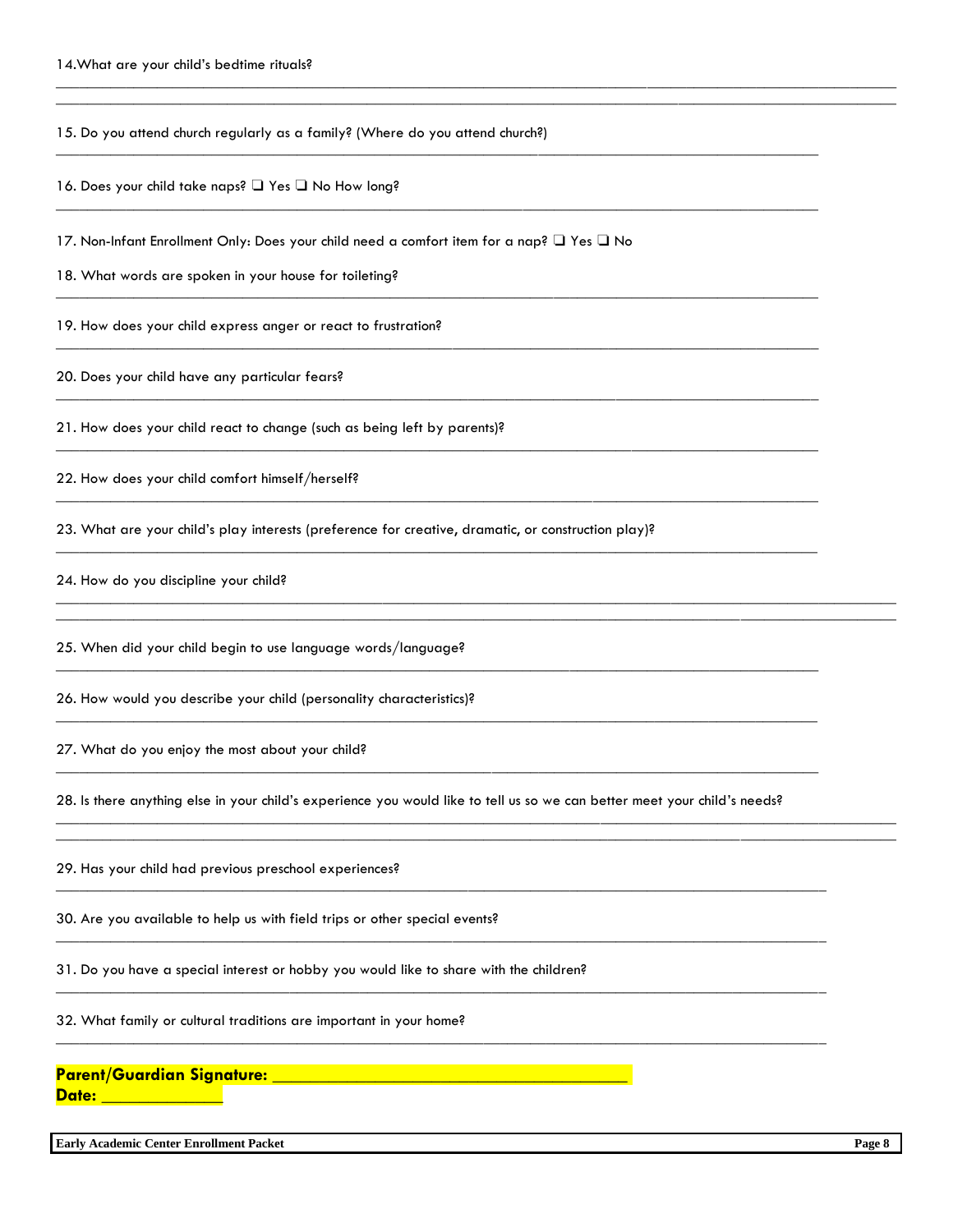|                                         | <b>Student Information</b>                                                                                                                                                                                                                     |                          |                                                                                                                                                                                                                                                            |
|-----------------------------------------|------------------------------------------------------------------------------------------------------------------------------------------------------------------------------------------------------------------------------------------------|--------------------------|------------------------------------------------------------------------------------------------------------------------------------------------------------------------------------------------------------------------------------------------------------|
| <b>Student's Legal Name:</b>            |                                                                                                                                                                                                                                                |                          |                                                                                                                                                                                                                                                            |
|                                         |                                                                                                                                                                                                                                                |                          |                                                                                                                                                                                                                                                            |
|                                         | First<br>Last                                                                                                                                                                                                                                  |                          | Middle<br>Name Child Goes By                                                                                                                                                                                                                               |
| Soc. Sec. # (required):                 |                                                                                                                                                                                                                                                |                          | DOB: the contract of the contract of the contract of the contract of the contract of the contract of the contract of the contract of the contract of the contract of the contract of the contract of the contract of the contr<br>Gender _______ Age _____ |
| <b>Home Address:</b>                    | <u> 1989 - Johann Barbara, margaret eta idazlea (h. 1989).</u><br>Street                                                                                                                                                                       |                          | City<br>State<br>Zip                                                                                                                                                                                                                                       |
|                                         |                                                                                                                                                                                                                                                |                          | Home Phone Number: __________________________Cell Phone Number_______________________Start Date: _____________                                                                                                                                             |
|                                         | <b>Family Information</b>                                                                                                                                                                                                                      |                          |                                                                                                                                                                                                                                                            |
|                                         | <b>Natural Father</b>                                                                                                                                                                                                                          |                          | <b>Natural Mother</b>                                                                                                                                                                                                                                      |
| <b>Full Name:</b>                       |                                                                                                                                                                                                                                                |                          |                                                                                                                                                                                                                                                            |
|                                         | $\Box$<br>Dr. $\Box$<br>Mr.                                                                                                                                                                                                                    |                          | $\Box$<br>Mrs.<br>$\Box$<br>$Ms. \quad \Box$<br>Dr.                                                                                                                                                                                                        |
| <b>SSN</b> (required):<br>Address:      |                                                                                                                                                                                                                                                |                          |                                                                                                                                                                                                                                                            |
|                                         |                                                                                                                                                                                                                                                |                          |                                                                                                                                                                                                                                                            |
| <b>Cell Phone:</b>                      | <u> 1989 - Johann Stein, marwolaethau a bhann an t-Amhair ann an t-Amhair an t-Amhair an t-Amhair an t-Amhair an</u>                                                                                                                           |                          |                                                                                                                                                                                                                                                            |
| <b>E-mail Address:</b>                  | <u> 1980 - Jan James James James James James James James James James James James James James James James James J</u>                                                                                                                           |                          |                                                                                                                                                                                                                                                            |
| <b>Employer:</b><br><b>Work Phone:</b>  | <u> 1980 - Johann Barbara, margaret amerikan basar dan berasal di basa dan basar dalam basa dan basa dan basa dan</u>                                                                                                                          |                          |                                                                                                                                                                                                                                                            |
| <b>Position/Title:</b>                  |                                                                                                                                                                                                                                                |                          |                                                                                                                                                                                                                                                            |
| <b>Education Level:</b>                 |                                                                                                                                                                                                                                                |                          |                                                                                                                                                                                                                                                            |
|                                         | <b>Parents Married</b><br><b>Parents Divorced</b><br>$\perp$                                                                                                                                                                                   | $\Box$                   | <b>Parents Separated</b><br>$\Box$<br><b>Single Parent</b>                                                                                                                                                                                                 |
|                                         | <b>Father Remarried</b><br>$\Box$ Lives with Father                                                                                                                                                                                            | П                        | <b>Mother Remarried</b><br>Lives with Mother<br>$\perp$                                                                                                                                                                                                    |
|                                         | П<br><b>Father Deceased</b>                                                                                                                                                                                                                    |                          | П<br><b>Mother Deceased</b>                                                                                                                                                                                                                                |
| <b>Full Name:</b>                       | <b>Step Father</b>                                                                                                                                                                                                                             |                          | <b>Step Mother</b>                                                                                                                                                                                                                                         |
|                                         | $\Box$<br>Mr.<br>Dr.<br>$\perp$                                                                                                                                                                                                                |                          | Mrs. $\Box$<br>$M_s$ , $\Box$<br>Dr. $\Box$                                                                                                                                                                                                                |
| <b>SSN</b> (required):                  |                                                                                                                                                                                                                                                |                          |                                                                                                                                                                                                                                                            |
| <b>Address:</b>                         |                                                                                                                                                                                                                                                |                          |                                                                                                                                                                                                                                                            |
|                                         |                                                                                                                                                                                                                                                |                          |                                                                                                                                                                                                                                                            |
| <b>Cell Phone:</b>                      |                                                                                                                                                                                                                                                |                          |                                                                                                                                                                                                                                                            |
| <b>E-mail Address:</b>                  | <u> 2000 - Jan James James Jan James James James James James James James James James James James James James Jam</u>                                                                                                                           |                          | <u> La construcción de la construcción de la construcción de la construcción de la construcción de la construcció</u>                                                                                                                                      |
| <b>Employer:</b><br><b>Work Number:</b> | <u> 2000 - Jan James James Jan James James James James James James James James James James James James James Jam</u><br><u> 1989 - Johann John Stein, market fan it ferskearre fan it ferskearre fan it ferskearre fan it ferskearre fan i</u> |                          | <u> 1989 - Johann Harry Harry Harry Harry Harry Harry Harry Harry Harry Harry Harry Harry Harry Harry Harry Harry</u>                                                                                                                                      |
| <b>Position/Title:</b>                  | <u> 1989 - Johann John Stein, markin fan it ferskearre fan it ferskearre fan it ferskearre fan it ferskearre fan i</u>                                                                                                                         |                          | <u> La construcción de la construcción de la construcción de la construcción de la construcción de la construcció</u><br><u> Listen de la contrada de la contrada de la contrada de la contrada de la contrada de la contrada de la contra</u>             |
| <b>Education Level:</b>                 |                                                                                                                                                                                                                                                |                          | <u> Louis Communication de la communication de la communication de la communication de la communication de la com</u>                                                                                                                                      |
| How did you hear about us?              | Online? $\square$                                                                                                                                                                                                                              | Advertisement? $\square$ |                                                                                                                                                                                                                                                            |
|                                         |                                                                                                                                                                                                                                                |                          |                                                                                                                                                                                                                                                            |
|                                         |                                                                                                                                                                                                                                                |                          |                                                                                                                                                                                                                                                            |
| student:                                |                                                                                                                                                                                                                                                |                          | Please list the name of any person other than the legal guardian who is legally required to receive information or communication regarding this                                                                                                            |
|                                         |                                                                                                                                                                                                                                                |                          |                                                                                                                                                                                                                                                            |
|                                         |                                                                                                                                                                                                                                                |                          |                                                                                                                                                                                                                                                            |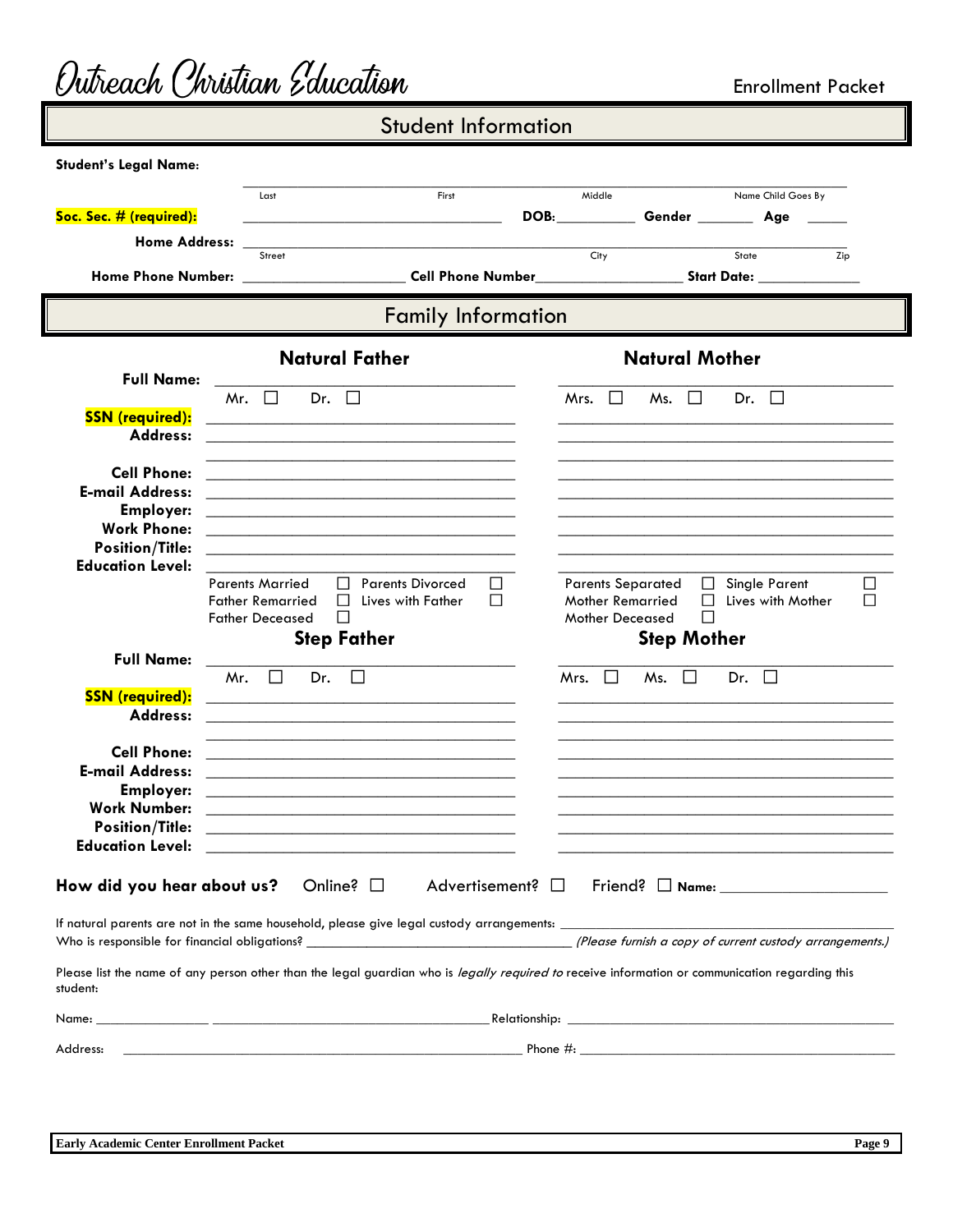Has student ever had discipline problems? \_\_

## **Academic Information**

 $\_$  ,  $\_$  ,  $\_$  ,  $\_$  ,  $\_$  ,  $\_$  ,  $\_$  ,  $\_$  ,  $\_$  ,  $\_$  ,  $\_$  ,  $\_$  ,  $\_$  ,  $\_$  ,  $\_$  ,  $\_$  ,  $\_$  ,  $\_$  ,  $\_$  ,  $\_$  ,  $\_$  ,  $\_$  ,  $\_$  ,  $\_$  ,  $\_$  ,  $\_$  ,  $\_$  ,  $\_$  ,  $\_$  ,  $\_$  ,  $\_$  ,  $\_$  ,  $\_$  ,  $\_$  ,  $\_$  ,  $\_$  ,  $\_$  ,

| Has student ever been expelled or suspended from school? ______ If so, state reason: __        |                                                                                  |                                                                                                                                                                                                                                                                                  |                                                   |
|------------------------------------------------------------------------------------------------|----------------------------------------------------------------------------------|----------------------------------------------------------------------------------------------------------------------------------------------------------------------------------------------------------------------------------------------------------------------------------|---------------------------------------------------|
|                                                                                                |                                                                                  |                                                                                                                                                                                                                                                                                  |                                                   |
|                                                                                                |                                                                                  | Authorization                                                                                                                                                                                                                                                                    |                                                   |
| Please list the names of those who may pick up your child and make medical decisions for them. |                                                                                  |                                                                                                                                                                                                                                                                                  |                                                   |
|                                                                                                | List names in the order you would like persons to be called (including parents). |                                                                                                                                                                                                                                                                                  | Authorization                                     |
| <b>Name</b>                                                                                    | Relationship                                                                     | Phone # (cell)                                                                                                                                                                                                                                                                   | <b>Pick Up</b><br>Medical                         |
|                                                                                                |                                                                                  |                                                                                                                                                                                                                                                                                  |                                                   |
|                                                                                                |                                                                                  |                                                                                                                                                                                                                                                                                  |                                                   |
| Is your child currently receiving medical treatment? _____ If so, what is treatment for? __    |                                                                                  |                                                                                                                                                                                                                                                                                  |                                                   |
| Yes $\Box$<br>temperature?                                                                     | $No$ $\Box$                                                                      | May we have permission to give your child acetaminophen (Tylenol) or Ibuprofen (Advil) in the event of a headache or elevated                                                                                                                                                    |                                                   |
| Physician's Name                                                                               |                                                                                  | Phone:                                                                                                                                                                                                                                                                           |                                                   |
|                                                                                                |                                                                                  | <b>Enrollment</b>                                                                                                                                                                                                                                                                |                                                   |
| I wish to enroll my child(ren) in:                                                             |                                                                                  |                                                                                                                                                                                                                                                                                  |                                                   |
| ப                                                                                              | Infant/Toddler Care $\Box$ Preschool (all day) $\Box$ Preschool (mornings)       |                                                                                                                                                                                                                                                                                  | $\Box$ Part Time (min 3 days)<br>$\Box$ Full Time |
|                                                                                                |                                                                                  | <b>Drop off and Pick Up</b>                                                                                                                                                                                                                                                      |                                                   |
|                                                                                                |                                                                                  | Missouri law allows students a 10-hour day in childcare. If your child will be dropped off earlier or pickup later than noted here<br>it is required that you call and let the Director know. Staffing is done according to the number of children enrolled.                     |                                                   |
|                                                                                                |                                                                                  | I will drop my child(ren) off at: _________ a.m. and I will pick my child(ren) up at: __________ p.m.                                                                                                                                                                            |                                                   |
|                                                                                                |                                                                                  | <b>Agreements</b>                                                                                                                                                                                                                                                                |                                                   |
| Our signatures below indicate that:                                                            |                                                                                  |                                                                                                                                                                                                                                                                                  |                                                   |
| day, I will be called to pick him/her up.<br>Tuition must be paid in advance and on time.      |                                                                                  | When my child(ren) is ill, I understand and agree that my child may not be accepted for care. If my child becomes ill during the<br>I have read this packet in its entirety. By initialing all policies- I understand and accept the rules and policies included in this packet. |                                                   |
|                                                                                                | <b>Father's Signature</b>                                                        |                                                                                                                                                                                                                                                                                  | <b>Date</b>                                       |
|                                                                                                | <b>Mother's Signature</b>                                                        |                                                                                                                                                                                                                                                                                  | <b>Date</b>                                       |
|                                                                                                |                                                                                  |                                                                                                                                                                                                                                                                                  |                                                   |

Daycare/School last attended: \_\_\_\_\_\_\_\_\_\_\_\_\_\_\_\_\_\_\_\_\_\_\_\_\_\_\_\_\_\_\_\_\_\_\_\_\_\_\_\_\_\_\_\_\_\_\_\_ Class/Grade: \_\_\_\_\_\_\_\_\_\_\_\_\_\_\_\_\_\_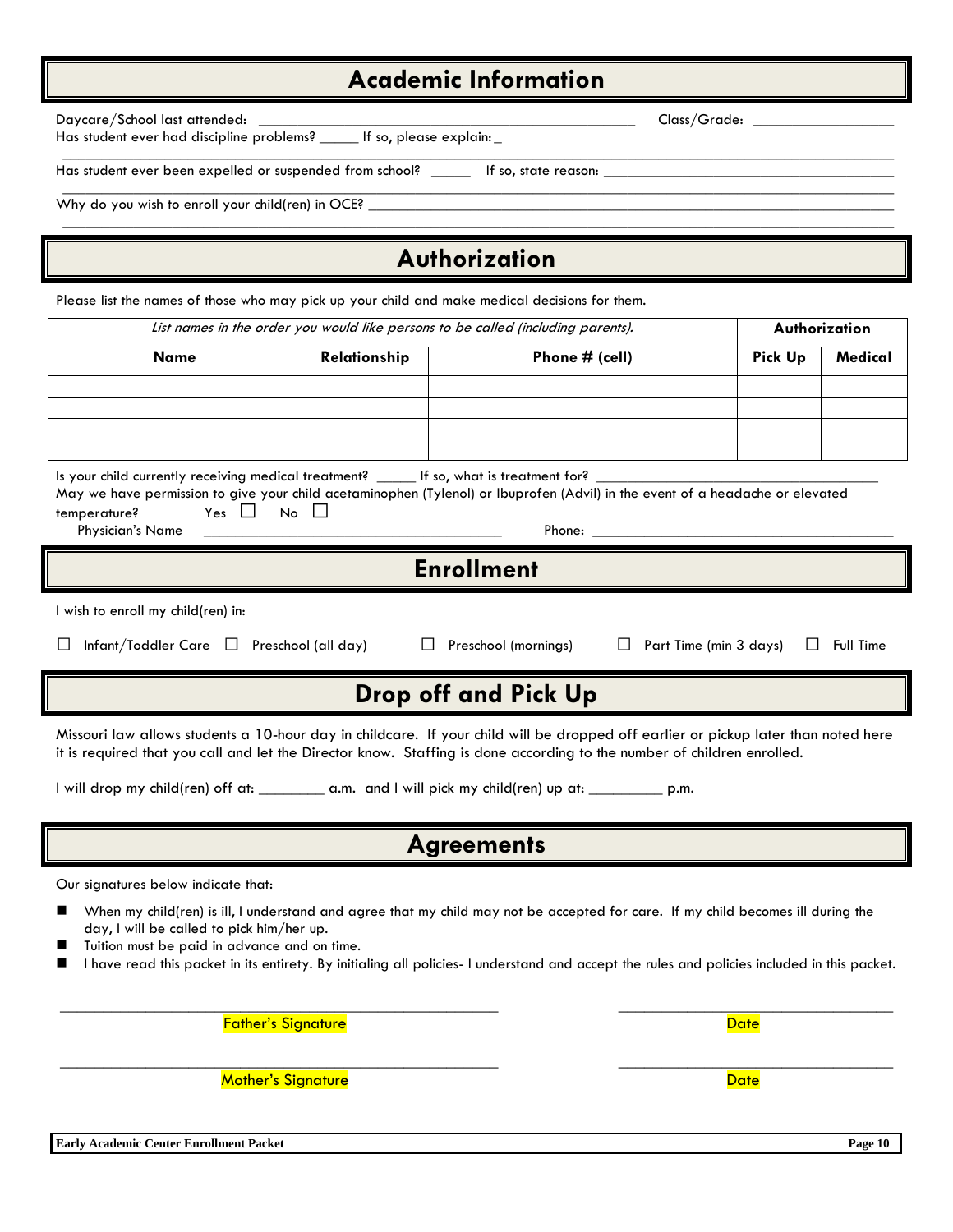## Outreach Christian Education

Medical Examination Repor<sup>t</sup>

| II. Current State of Health                                                                                                |                                                       |
|----------------------------------------------------------------------------------------------------------------------------|-------------------------------------------------------|
| I have examined the above-named child and verify that this child's medical history and current state of health             |                                                       |
| are not<br>are                                                                                                             | satisfactory for participation in a day care program. |
| Does this child require any specialized care? $\Box$ Yes<br>No                                                             |                                                       |
| If yes, explain in section IV.                                                                                             |                                                       |
|                                                                                                                            |                                                       |
| III. Immunization History- MUST BE SUBMITTED WITHIN THE FIRST WEEK OF ATTENDANCE!                                          |                                                       |
|                                                                                                                            |                                                       |
| IV. Comments / Recommendations/Allergies/EpiPen                                                                            |                                                       |
|                                                                                                                            |                                                       |
| (Special diets, allergies, EpiPen, ear infections, convulsions, diabetes, seizures, emotional problems, etc.)              |                                                       |
|                                                                                                                            |                                                       |
|                                                                                                                            |                                                       |
|                                                                                                                            |                                                       |
|                                                                                                                            |                                                       |
|                                                                                                                            |                                                       |
|                                                                                                                            |                                                       |
|                                                                                                                            |                                                       |
|                                                                                                                            |                                                       |
| <b>MEDICAL HISTORY</b>                                                                                                     |                                                       |
|                                                                                                                            |                                                       |
|                                                                                                                            | Date of Birth: ________                               |
| 1. Medication that will be administered regularly at the school:                                                           |                                                       |
|                                                                                                                            |                                                       |
| 2. Special Dietary Needs:                                                                                                  |                                                       |
|                                                                                                                            |                                                       |
| 3. Is your child able to walk? Q Yes Q No Explain: _                                                                       |                                                       |
| 4. Can your child effectively communicate his or her needs? $\Box$ Yes $\Box$ No Explain: ________________________________ |                                                       |
| 5. Is your child toilet trained? Q Yes Q No                                                                                |                                                       |
| Please provide special instructions concerning any other illnesses, as necessary:                                          |                                                       |
|                                                                                                                            |                                                       |
| Allergies (please list all that apply)                                                                                     |                                                       |
|                                                                                                                            |                                                       |
|                                                                                                                            |                                                       |
| Are any of the allergies severe or life-threatening? $\Box$ Yes $\Box$ No If yes, please provide special instructions:     |                                                       |
|                                                                                                                            |                                                       |
|                                                                                                                            |                                                       |
| V. Signatures                                                                                                              |                                                       |
| Signature of Physician or Registered Nurse under the supervision of a<br>Physician                                         | Physician's or Nurse's Name (Please Print)            |
|                                                                                                                            |                                                       |
|                                                                                                                            |                                                       |

| Address (Street, City, State, Zip) | Telephone Number | Date |
|------------------------------------|------------------|------|
|                                    |                  |      |

Name of Clinic, Group Practice, Other International If Nurse is Supervised by Physician, indicate Physician's Name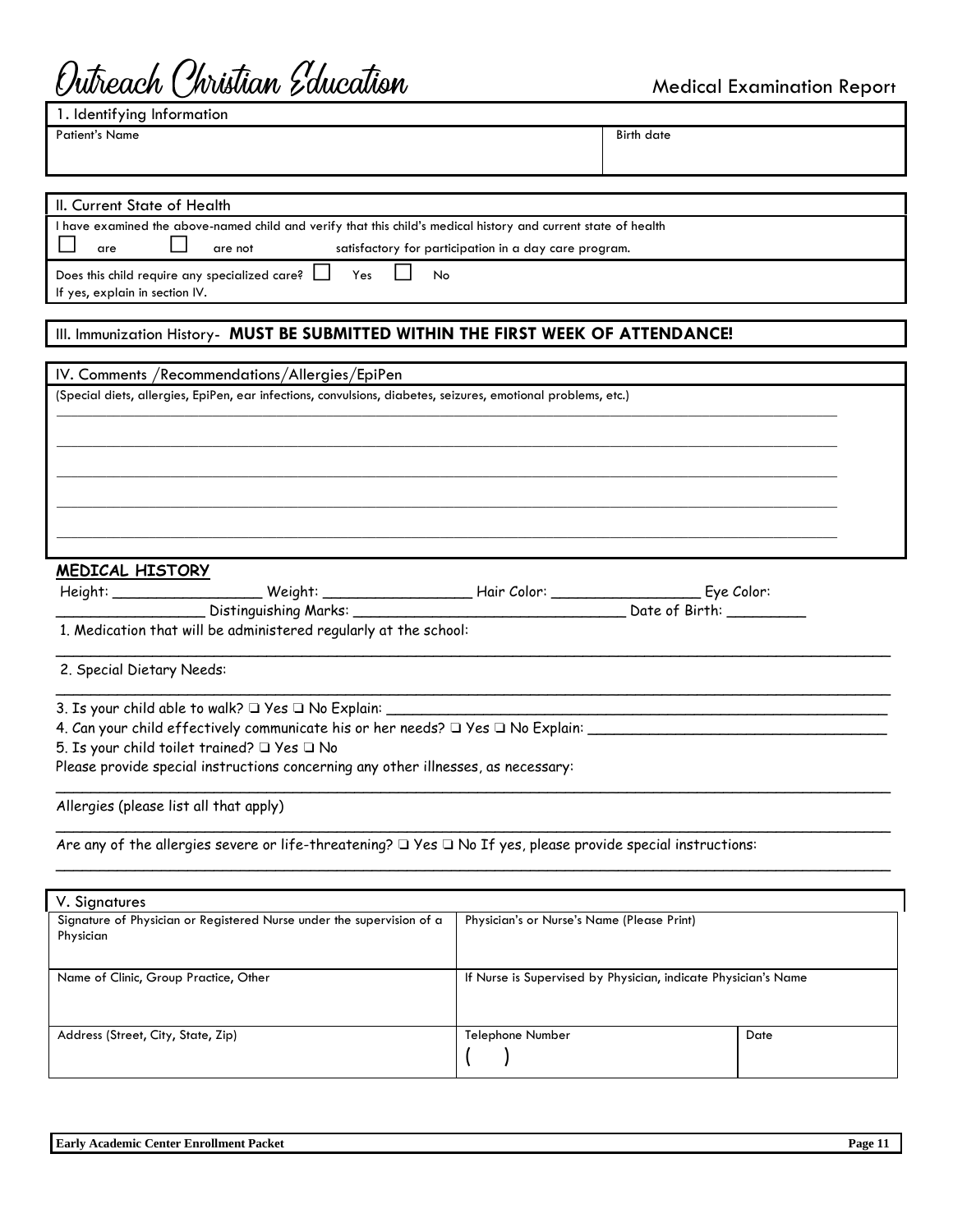

## Parent's Report of Medical History

Note: This form should be completed by parents prior to physician's examination.

|                                                                                                                              |                                                                                                                                                                                                                                | Birth date: the contract of the contract of the contract of the contract of the contract of the contract of the contract of the contract of the contract of the contract of the contract of the contract of the contract of th |  |
|------------------------------------------------------------------------------------------------------------------------------|--------------------------------------------------------------------------------------------------------------------------------------------------------------------------------------------------------------------------------|--------------------------------------------------------------------------------------------------------------------------------------------------------------------------------------------------------------------------------|--|
|                                                                                                                              | Father's Name: the contract of the contract of the contract of the contract of the contract of the contract of the contract of the contract of the contract of the contract of the contract of the contract of the contract of |                                                                                                                                                                                                                                |  |
| SS#:                                                                                                                         |                                                                                                                                                                                                                                |                                                                                                                                                                                                                                |  |
|                                                                                                                              |                                                                                                                                                                                                                                |                                                                                                                                                                                                                                |  |
|                                                                                                                              |                                                                                                                                                                                                                                |                                                                                                                                                                                                                                |  |
|                                                                                                                              |                                                                                                                                                                                                                                |                                                                                                                                                                                                                                |  |
|                                                                                                                              | <b>General Condition of Health</b> (Please check or explain any of the below.)                                                                                                                                                 |                                                                                                                                                                                                                                |  |
| Abdominal pain                                                                                                               | Frequent sore throat                                                                                                                                                                                                           | Muscle cramps                                                                                                                                                                                                                  |  |
| Allergies                                                                                                                    | Frequent boils, sties, infections                                                                                                                                                                                              | Nosebleed                                                                                                                                                                                                                      |  |
| Seizures                                                                                                                     | Frequent urination                                                                                                                                                                                                             | Persistent cough                                                                                                                                                                                                               |  |
| Dental defects                                                                                                               | How often?                                                                                                                                                                                                                     | Poor vision                                                                                                                                                                                                                    |  |
| Diarrhea                                                                                                                     | Frequent leg pains                                                                                                                                                                                                             | Parasites (worms)                                                                                                                                                                                                              |  |
| <b>Dizziness</b>                                                                                                             | Headaches                                                                                                                                                                                                                      | Speech difficulty                                                                                                                                                                                                              |  |
| Earaches                                                                                                                     | Hearing difficulty                                                                                                                                                                                                             | Shortness of breath                                                                                                                                                                                                            |  |
| <b>Fainting spells</b>                                                                                                       | Hernia                                                                                                                                                                                                                         | Tires easily                                                                                                                                                                                                                   |  |
| How many colds has student in last 12 months? _____________                                                                  |                                                                                                                                                                                                                                |                                                                                                                                                                                                                                |  |
|                                                                                                                              | Personal Record (Please answer each of the following.)                                                                                                                                                                         |                                                                                                                                                                                                                                |  |
| Does student have disabilities?<br>Overactive?<br>Have excessive fears?<br>Play well with others?<br>Does he/she take a nap? | Yes<br>No<br>Deformities?<br><b>Bites fingernails?</b><br>ى<br>Temper tantrums?<br>Eat breakfast?                                                                                                                              | Yes<br>No<br>No<br>Yes<br>Is student shy?<br>Does he/she suck thumb?<br>Does he/she like school?                                                                                                                               |  |
| When is his/her regular bedtime?                                                                                             |                                                                                                                                                                                                                                | Rising time?                                                                                                                                                                                                                   |  |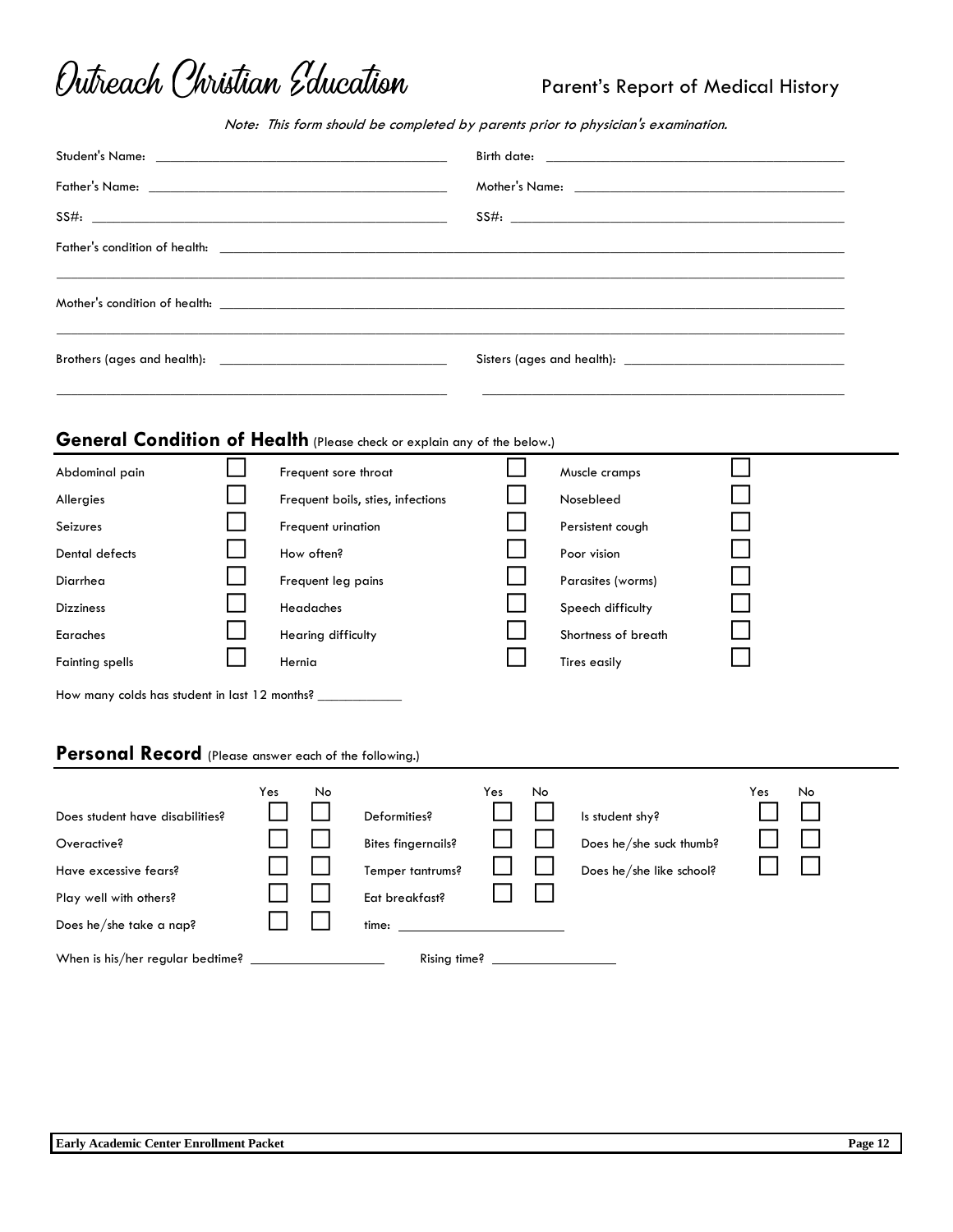|  |  | Outreach Christian Education |
|--|--|------------------------------|
|--|--|------------------------------|

*This* **page must be notarized.** 

Child's Name:

| (First) | (Middle)                                            | (Last)                                              | (Name child goes by)                               |
|---------|-----------------------------------------------------|-----------------------------------------------------|----------------------------------------------------|
|         |                                                     |                                                     |                                                    |
|         |                                                     | _ City/State/Zip: _________________________________ |                                                    |
|         |                                                     |                                                     |                                                    |
|         | Street Address: The Contract of the Street Address: |                                                     | _City/State/Zip: _________________________________ |

## **Authorized Pick Up and Emergency Notification**

| Name: | Relationship to child: | Driver's License # | Phone Number(s): |
|-------|------------------------|--------------------|------------------|
|       |                        |                    |                  |
|       |                        |                    |                  |
|       |                        |                    |                  |
|       |                        |                    |                  |

If you want a person who is not identified above to pick up your child, you must notify school staff in advance, in writing. Your child will not be released without prior authorization. In the event you call a pick-up authorization into the school because you are unable to submit your authorization in writing, we will use your personal information from this packet to verify your identity.

For all children's safety, it is critical to use your secured access to enter the building and sign in your child according to state child care licensing regulations. To ensure the safety of our school's staff and children, please do not share your secured access with anyone else. Per state licensing regulations, we may be required to contact local authorities after a certain amount of time. Please see your director for additional information.

On admission of my child to **Outreach Christian Education** I agree to observe the regulations as set forth.

**Outreach Christian Education** does not assume financial responsibility but will provide or arrange emergency care. By singing this paper you are giving the appropriate personnel the authority to call EMS, to transport, or to obtain medical care in the case of an emergency. I hereby grant permission for emergency medical/nursing care to be given by the attending physician and/or personnel. I also give permission for EMS to be called and/or my child to be transported as deemed necessary by the appropriate school personnel. I will NOT hold **Outreach Christian Education** financially responsible for the emergency, and/or transporting of my child. I take full responsibility for the medical expenses for my child.

Father's Signature: \_\_\_\_\_\_\_\_\_\_\_\_\_\_\_\_\_\_\_\_\_\_\_\_\_\_ Mother's Signature: \_\_\_\_\_\_\_\_\_\_\_\_\_\_\_\_\_\_\_\_\_\_\_\_\_\_

### **NOTARY:**

On this \_\_\_\_\_ day of \_\_\_\_\_\_\_\_ 20\_\_\_\_, personally appeared before me, a notary Public in and of the State of Missouri, the above-named individuals who, being duly sworn, executed the above authorization and acknowledge the same as a free act and deed.

**NOTARY PUBLIC: \_\_\_\_\_\_\_\_\_\_\_\_\_\_\_\_\_\_\_\_\_\_\_\_ My commission expires: \_\_\_\_\_\_\_\_\_\_\_\_\_\_\_\_\_\_\_\_\_\_\_**

## **This will be kept for emergency access. Please keep OCE updated with any changes. It is important the staff can reach you while your child is in our care.**